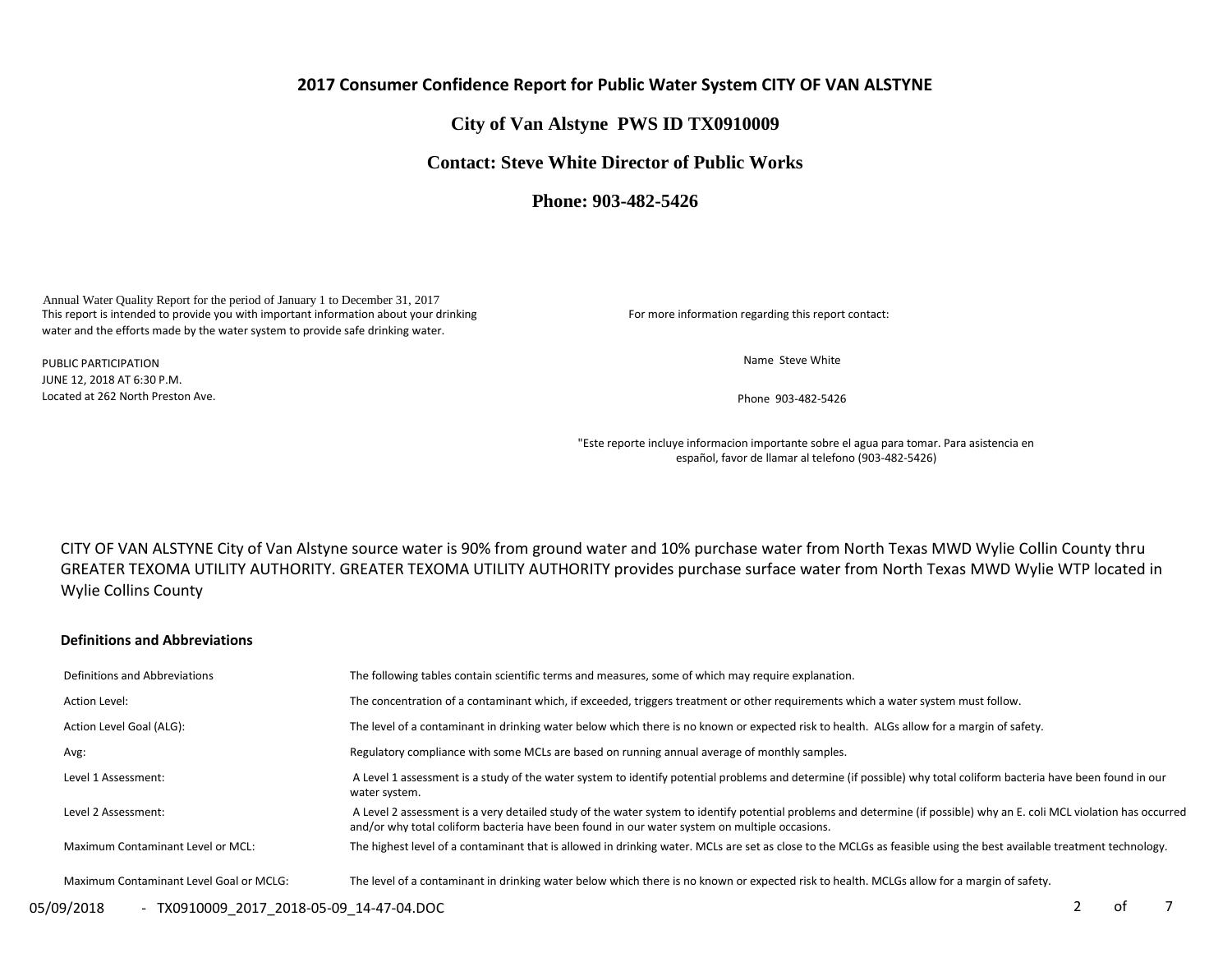| Maximum residual disinfectant level or MRDL:       | The highest level of a disinfectant allowed in drinking water. There is convincing evidence that addition of a disinfectant is necessary for control of microbial<br>contaminants.                        |
|----------------------------------------------------|-----------------------------------------------------------------------------------------------------------------------------------------------------------------------------------------------------------|
| Maximum residual disinfectant level goal or MRDLG: | The level of a drinking water disinfectant below which there is no known or expected risk to health. MRDLGs do not reflect the benefits of the use of disinfectants to<br>control microbial contaminants. |
| MFL                                                | million fibers per liter (a measure of asbestos)                                                                                                                                                          |
| mrem:                                              | millirems per year (a measure of radiation absorbed by the body)                                                                                                                                          |
| na:                                                | not applicable.                                                                                                                                                                                           |
| <b>NTU</b>                                         | nephelometric turbidity units (a measure of turbidity)                                                                                                                                                    |
| pCi/L                                              | picocuries per liter (a measure of radioactivity)                                                                                                                                                         |
| ppb:                                               | micrograms per liter or parts per billion - or one ounce in 7,350,000 gallons of water.                                                                                                                   |
| ppm:                                               | milligrams per liter or parts per million - or one ounce in 7,350 gallons of water.                                                                                                                       |
| ppq                                                | parts per quadrillion, or picograms per liter (pg/L)                                                                                                                                                      |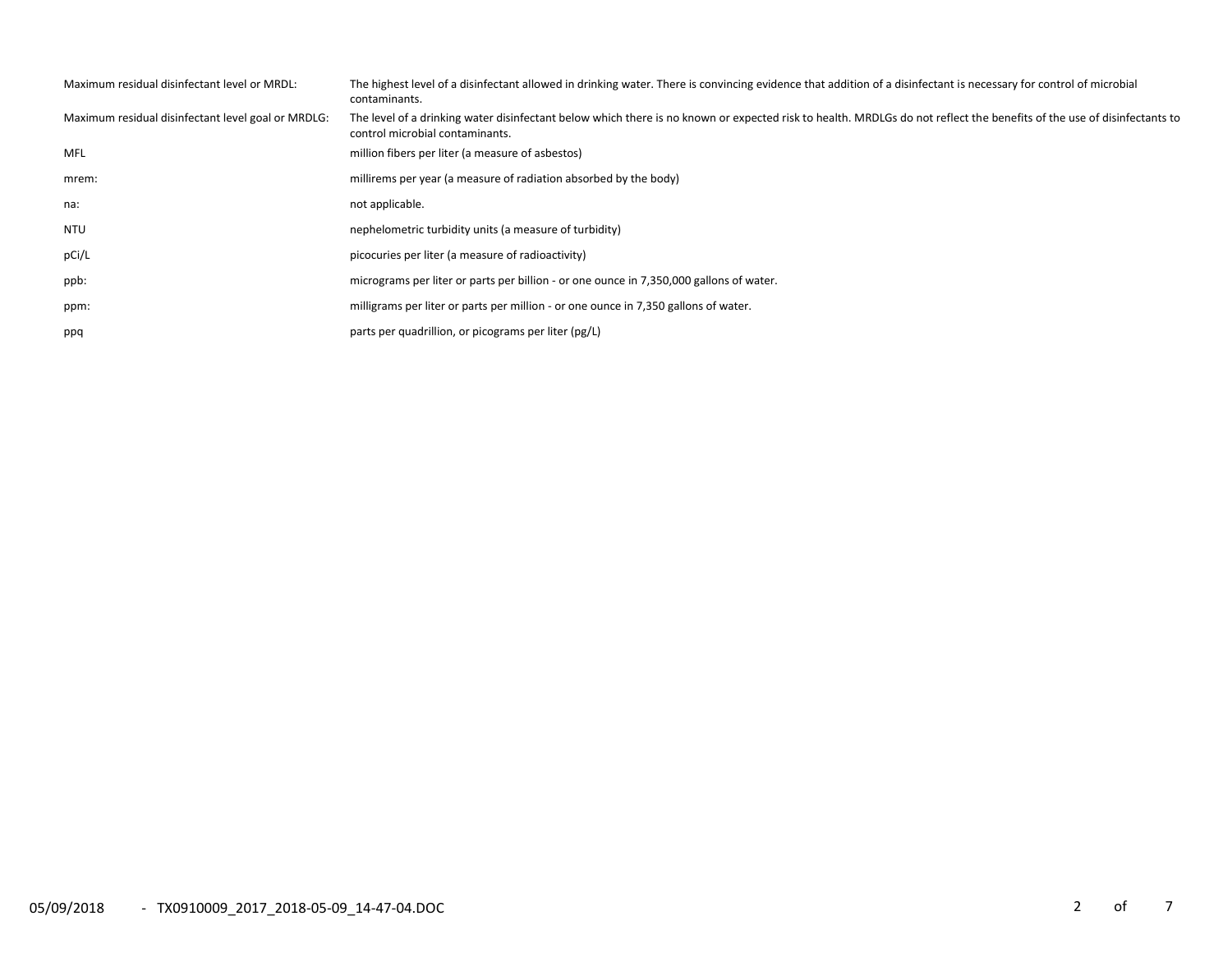#### **Definitions and Abbreviations**

ppt parts per trillion, or nanograms per liter (ng/L)

Treatment Technique or TT:  $\blacksquare$  A required process intended to reduce the level of a contaminant in drinking water.

# **Information about your Drinking Water**

The sources of drinking water (both tap water and bottled water) include rivers, lakes, streams, ponds, reservoirs, springs, and wells. As water travels over the surface of the land or through the ground, it dissolves naturally-occurring minerals and, in some cases, radioactive material, and can pick up substances resulting from the presence of animals or from human activity.

Drinking water, including bottled water, may reasonably be expected to contain at least small amounts of some contaminants. The presence of contaminants does not necessarily indicate that water poses a health risk. More information about contaminants and potential health effects can be obtained by calling the EPAs Safe Drinking Water Hotline at (800) 426-4791.

Contaminants that may be present in source water include:

- Microbial contaminants, such as viruses and bacteria, which may come from sewage treatment plants, septic systems, agricultural livestock operations, and wildlife.

- Inorganic contaminants, such as salts and metals, which can be naturally-occurring or result from urban storm water runoff, industrial or domestic wastewater discharges, oil and gas production, mining, or farming.

- Pesticides and herbicides, which may come from a variety of sources such as agriculture, urban storm water runoff, and residential uses.

- Organic chemical contaminants, including synthetic and volatile organic chemicals, which are by-products of industrial processes and petroleum production, and can also come from gas stations, urban storm water runoff, and septic systems.

- Radioactive contaminants, which can be naturally-occurring or be the result of oil and gas production and mining activities.

In order to ensure that tap water is safe to drink, EPA prescribes regulations which limit the amount of certain contaminants in water provided by public water systems. FDA regulations establish limits for contaminants in bottled water which must provide the same protection for public health.

Contaminants may be found in drinking water that may cause taste, color, or odor problems. These types of problems are not necessarily causes for health concerns. For more information on taste, odor, or color of drinking water, please contact the system's business office.

You may be more vulnerable than the general population to certain microbial contaminants, such as Cryptosporidium, in drinking water. Infants, some elderly, or immunocompromised persons such as those undergoing chemotherapy for cancer; persons who have undergone organ transplants; those who are undergoing treatment with steroids; and people with HIV/AIDS or other immune system disorders, can be particularly at risk from infections. You should seek advice about drinking water from your physician or health care providers. Additional guidelines on appropriate means to lessen the risk of infection by Cryptosporidium are available from the Safe Drinking Water Hotline (800-426-4791).

If present, elevated levels of lead can cause serious health problems, especially for pregnant women and young children. Lead in drinking water is primarily from materials and components associated with service lines and home plumbing. We are responsible for providing high quality drinking water, but we cannot control the variety of materials used in plumbing components. When your water has been sitting for several hours, you can minimize the potential for lead exposure by flushing your tap for 30 seconds to 2 minutes before using water for drinking or cooking. If you are concerned about lead in your water, you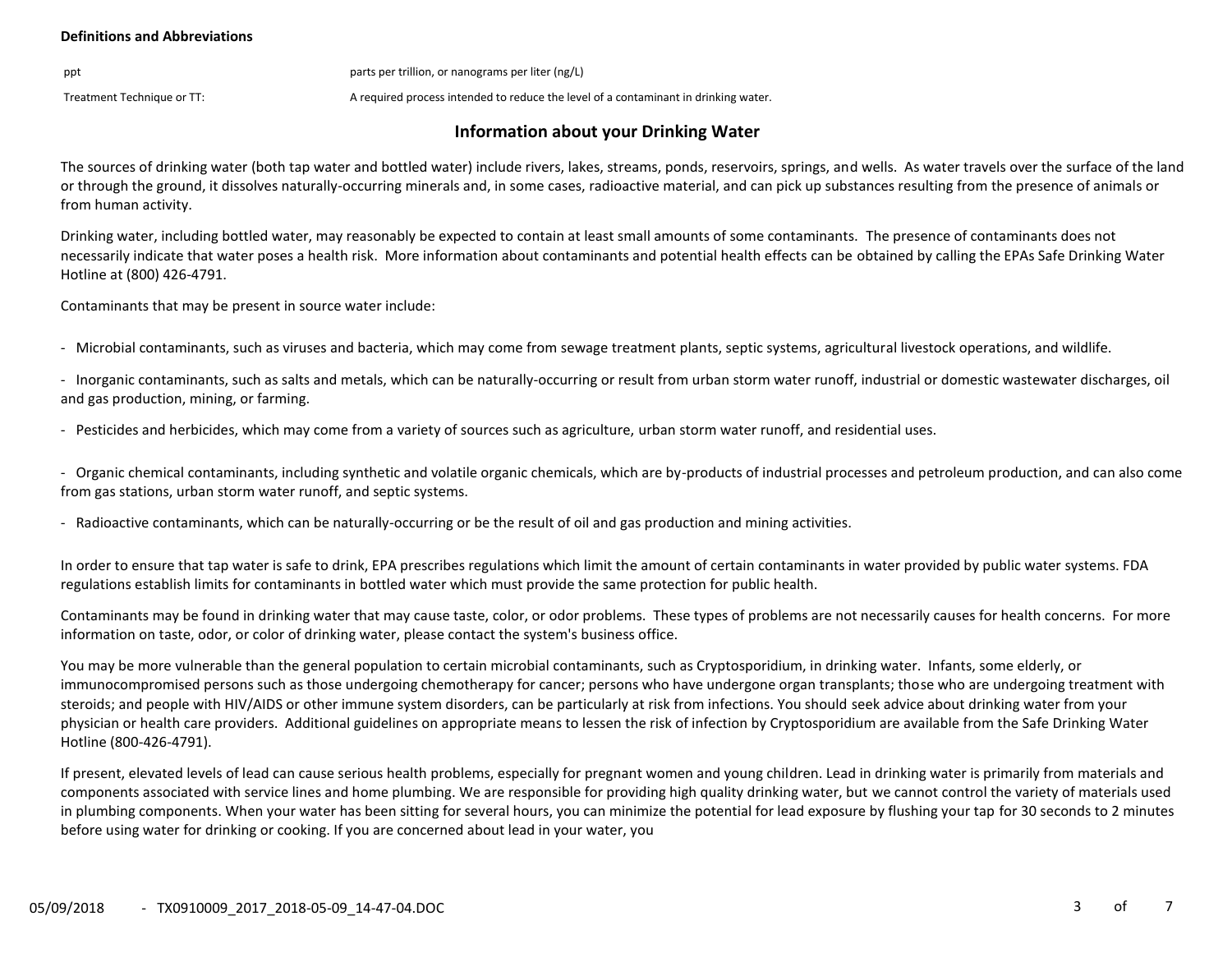may wish to have your water tested. Information on lead in drinking water, testing methods, and steps you can take to minimize exposure is available from the Safe Drinking Water Hotline or at http://www.epa.gov/safewater/lead.

'This is an alert about your drinking water and a cosmetic dental problem that might affect children under nine years of age. At low levels, fluoride can help prevent cavities, but children drinking water containing more than 2 milligrams per liter (mg/L) of fluoride may develop cosmetic discoloration of their permanent teeth (dental fluorosis). The drinking water provided by your community water system **City of Van Alstyne** has a fluoride concentration of 2.19mg/L.'

'Dental fluorosis, in its moderate or severe forms, may result in a brown staining and/or pitting of the permanent teeth. This problem occurs only in developing teeth, before they erupt from the gums. Children under nine should be provided with alternative sources of drinking water or water that has been treated to remove the fluoride to avoid the possibility of staining and pitting of their permanent teeth. You may also want to contact your dentist about proper use by young children of fluoride-containing products. Older children and adults may safely drink the water.'

Drinking water containing more than 4 mg/L of fluoride (the U.S. Environmental Protection Agency's drinking water standard) can increase your risk of developing bone disease. Your drinking water does not contain more than 4 mg/L of fluoride, but we're required to notify you when we discover that the fluoride levels in your drinking water exceed 2 mg/L because of this cosmetic dental problem.

'For more information, please call **Steve White Director of Public Works** of **City of Van Alstyne** at **903-482-5426,** (**"Este reporte incluye informacion importante sobre el agua para tomar. Para asistencia en español, favor de llamar al telefono (903-482-5426)**. Some home water treatment units are also available to remove fluoride from drinking water. To learn more about available home water treatment units, you may call NSF International at 1-877-8-NSF-HELP.'

#### **Information about Source Water**

City of Van Alstyne source water is 90% from ground water listed below and 10% purchase water from North Texas MWD Wylie Collin County thru GREATER TEXOMA UTILITY AUTHORITY. GREATER TEXOMA UTILITY AUTHORITY provides purchase surface water from North Texas MWD Wylie WTP located in Wylie Collins County

| Source                        |                          | Type of Water | <b>Report Status</b> | Location                                     |
|-------------------------------|--------------------------|---------------|----------------------|----------------------------------------------|
| 1 - PRESTON / COOPER ST       | PRESTON / COOPER ST      | GW            | A                    | Trinity Basin Grayson County Van Alstynse    |
| 3 - SW MAIN / CARL UMPHRESS   | SW MAIN / CARL UMPHRESS  | GW            | A                    | Trinity Basin Grayson County Van Alstynse    |
| 4 - SPENCE / W HWY 5          | SPENCE / W HWY 5         | GW            | A                    | Basin Grayson County Van Alstynse<br>Trinity |
| 5 - NW CORNER HWY 121 / US 75 | NW CORNER OF HWY121 / US | <b>GW</b>     | A                    | Trinity Basin Grayson County Van Alstynse    |
| 6 - COUNTY LINE RD / HWY 5    | COUNTY LINE RD / HWY 5   | <b>SW</b>     | A                    | NORTH TEXAS MWD WYLIE WTP Collins County     |

City of Van Alstyne Public Works Submitted to Texas Water Development Board for Period of Jan-Dec 2017, our system lost an estimated 18,581,450 Gallons. If you have any questions about the water loss audit call Public Works phone number 903-482-5426.

| Total Trihalomethanes (TTHM) | 2017 | () –<br>້ | No goal for the | 80 | ppt | By-product of drinking water disinfection. |
|------------------------------|------|-----------|-----------------|----|-----|--------------------------------------------|
|                              |      |           | roral           |    |     |                                            |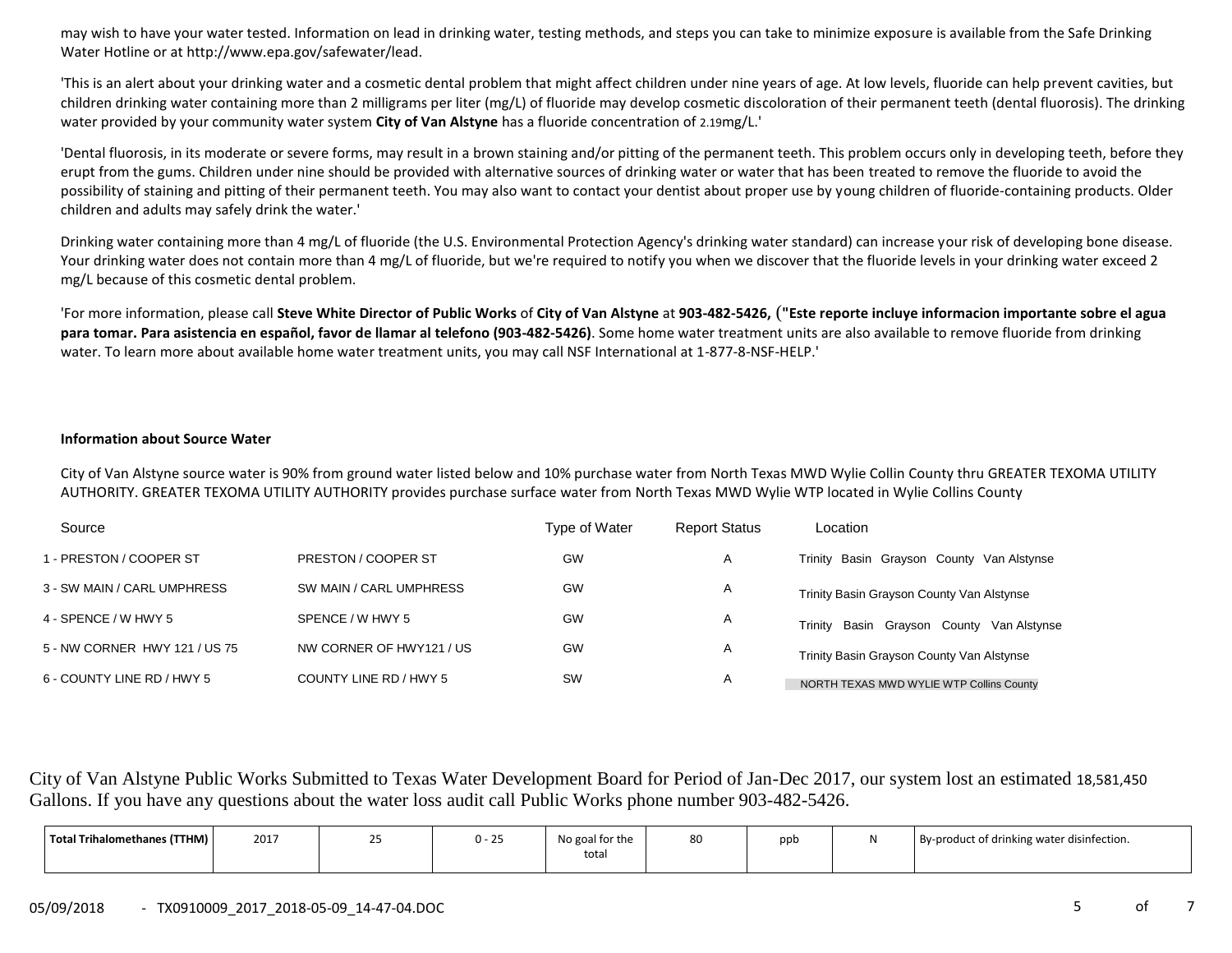| Disinfection By-Products | <b>Collection Date</b> | <b>Highest Level or</b><br><b>Average Detected</b> | Range of Individual<br><b>Samples</b> | <b>MCLG</b>              | <b>MCL</b> | <b>Units</b> | Violation    | <b>Likely Source of Contamination</b>      |
|--------------------------|------------------------|----------------------------------------------------|---------------------------------------|--------------------------|------------|--------------|--------------|--------------------------------------------|
| Haloacetic Acids (HAA5)  | 2017                   |                                                    | $0 - 6.1$                             | No goal for the<br>total | 60         | ppb          | $\mathbf{M}$ | By-product of drinking water disinfection. |

'\* The value in the Highest Level or Average Detected column is the highest average of all HAA5 sample results collected at a location over a year'

'TCEQ completed an assessment of your source water, and results indicate that some of our sources are susceptible to certain contaminants. The sampling requirements for your water system is based on this susceptibility and previous sample data. Any detections of these contaminants will be found in this Consumer Confidence Report. For more information on source water assessments and protection efforts at our system contact **City of**  Van Alstyne contact Steve White Director of Public Works at 903-482-5426 ("Este reporte incluye informacion importante sobre el agua para tomar. Para asistencia en español, favor de llamar al telefono (903-482-**5426)**

| <b>Lead and Copper</b> | Date Sampled | <b>MCLG</b> | <b>Action Level (AL)</b> | 90th Percentile | # Sites Over AL | <b>Units</b> | Violation | <b>Likely Source of Contamination</b>                                                                         |
|------------------------|--------------|-------------|--------------------------|-----------------|-----------------|--------------|-----------|---------------------------------------------------------------------------------------------------------------|
| Copper                 | 2017         | 1.3         | 1.3                      | 0.16            |                 | ppm          | N         | Erosion of natural deposits; Leaching from wood<br>preservatives; Corrosion of household plumbing<br>systems. |
| Lead                   | 2017         | 0           | 15                       | 18              |                 | ppb          | N         | Corrosion of household plumbing systems;<br>Erosion of natural deposits.                                      |
|                        |              |             |                          |                 |                 |              |           |                                                                                                               |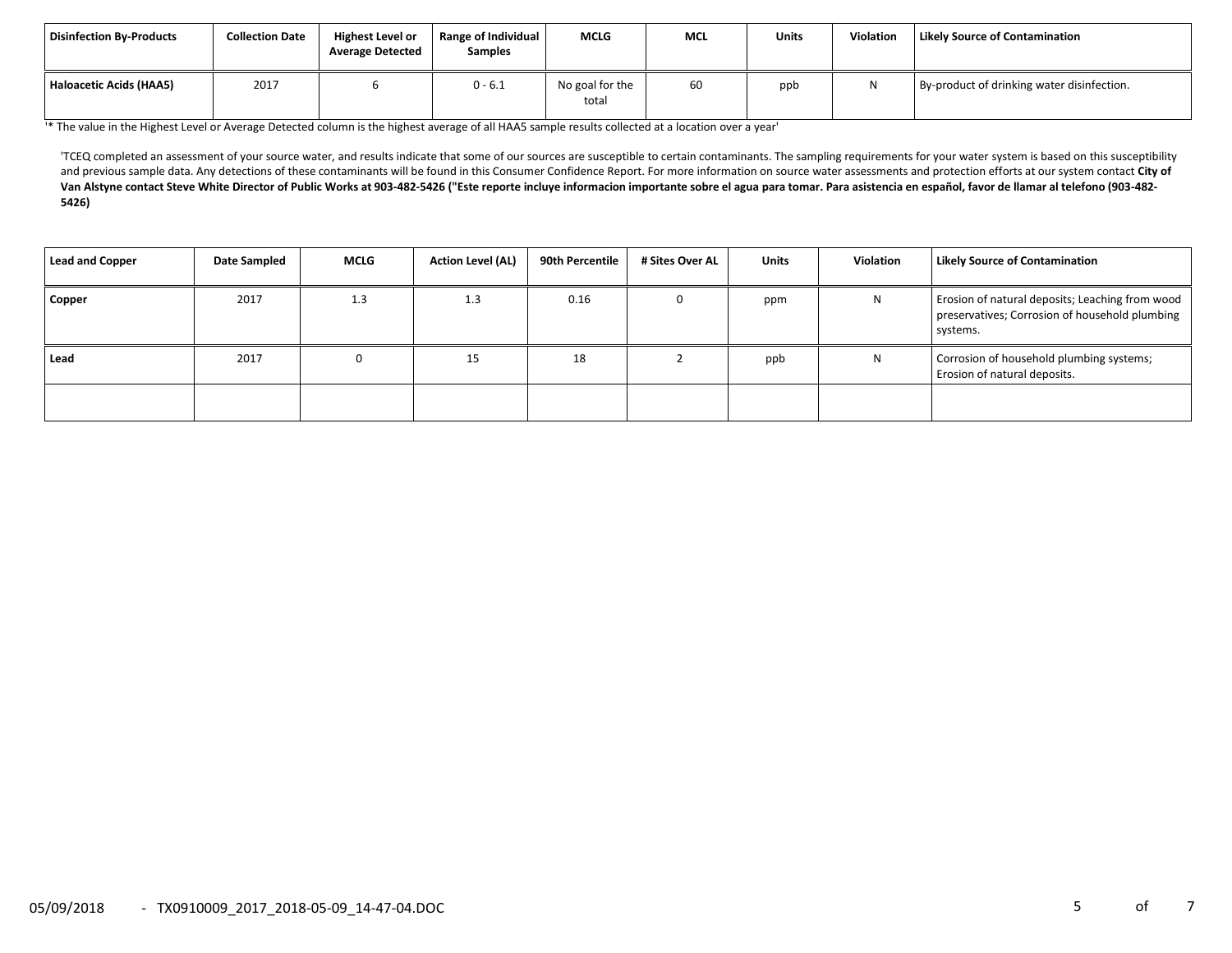# **2017 Water Quality Test Results**

| <b>Disinfection By-Products</b> | <b>Collection Date</b> | <b>Highest Level or</b><br><b>Average Detected</b> | <b>Range of Individual</b><br><b>Samples</b> | <b>MCLG</b>              | MCL | Units | <b>Violation</b> | <b>Likely Source of Contamination</b>      |
|---------------------------------|------------------------|----------------------------------------------------|----------------------------------------------|--------------------------|-----|-------|------------------|--------------------------------------------|
| Haloacetic Acids (HAA5)         | 2017                   |                                                    | $0 - 6.1$                                    | No goal for the<br>total | 60  | ppb   | ויו              | By-product of drinking water disinfection. |

'\* The value in the Highest Level or Average Detected column is the highest average of all HAA5 sample results collected at a location over a year'

| Total Trihalomethanes (TTHM) | 201 | ີ | $U - 2$ | No goal for the | 80 | ppb | By-product of drinking water disinfection. |
|------------------------------|-----|---|---------|-----------------|----|-----|--------------------------------------------|
|                              |     |   |         | total           |    |     |                                            |

'\* The value in the Highest Level or Average Detected column is the highest average of all TTHM sample results collected at a location over a year'

| <b>Inorganic Contaminants</b>  | <b>Collection Date</b> | <b>Highest Level or</b><br><b>Average Detected</b> | Range of Individual<br><b>Samples</b> | <b>MCLG</b> | <b>MCL</b> | <b>Units</b> | Violation | <b>Likely Source of Contamination</b>                                                                                            |
|--------------------------------|------------------------|----------------------------------------------------|---------------------------------------|-------------|------------|--------------|-----------|----------------------------------------------------------------------------------------------------------------------------------|
| Barium                         | 03/30/2016             | 0.015                                              | $0.0021 - 0.015$                      |             |            | ppm          | N         | Discharge of drilling wastes; Discharge from metal<br>refineries; Erosion of natural deposits.                                   |
| Chromium                       | 03/30/2016             | 6.2                                                | $3.5 - 6.2$                           | 100         | 100        | ppb          | N         | Discharge from steel and pulp mills; Erosion of<br>natural deposits.                                                             |
| <b>Fluoride</b>                | 2017                   | 2.19                                               | $2.19 - 2.19$                         |             | 4.0        | ppm          | N         | Erosion of natural deposits; Water additive which<br>promotes strong teeth; Discharge from fertilizer and<br>aluminum factories. |
| Nitrate [measured as Nitrogen] | 2017                   | 0.054                                              | $0.0315 - 0.054$                      | 10          | 10         | ppm          | N         | Runoff from fertilizer use; Leaching from septic tanks,<br>sewage; Erosion of natural deposits.                                  |

| l Radioactive Contaminants | <b>Collection Date</b> | <b>Highest Level or</b><br><b>Average Detected</b> | Range of Individual<br><b>Samples</b> | <b>MCLG</b> | <b>MCL</b> | <b>Units</b> | <b>Violation</b> | <b>Likely Source of Contamination</b> |
|----------------------------|------------------------|----------------------------------------------------|---------------------------------------|-------------|------------|--------------|------------------|---------------------------------------|
| Combined Radium 226/228    | 02/20/2012             |                                                    | $1 - 1$                               |             |            | pCi/L        |                  | Erosion of natural deposits.          |

#### **Disinfectant Residual**

' **A blank disinfectant residual table has been added to the CCR template, you will need to add data to the fields. Your data can be taken off the Disinfectant Level Quarterly Operating Reports (DLQOR).**'